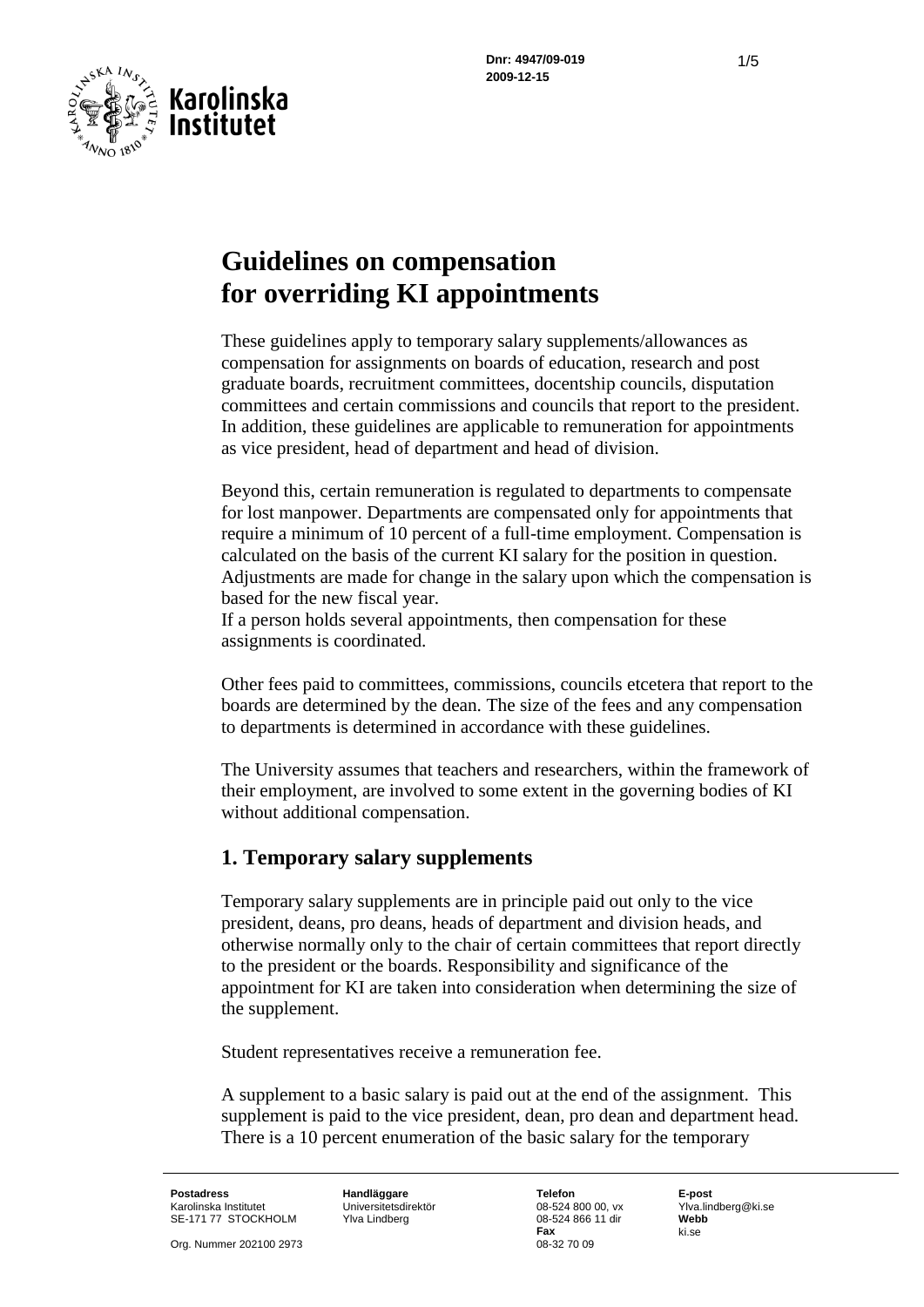

supplement for every year an appointment is undertaken. Time is calculated for a minimum of three years and a maximum of six years, i.e. supplementary income can be received for a maximum of 60 percent of the supplement and income is enumerated by the equivalent amount.

## **2. Compensation to department during mandate period**

Compensation to a department for lost manpower is paid while the mandate is ongoing and is applicable only for employees who hold an appointment as vice president, dean, pro dean, board member, chair and members of certain committees/commissions/councils that report to the president or boards, and representatives of PhD candidates who are registered as such.

Compensation to the department is made only for mandates that require a minimum of 10 percent of a fulltime employment. Compensation to departments for a vice president, deans and pro deans is equivalent to the scope of the mandate, which is determined by the president in conjunction with the appointment. Any adjustments in the scope of the mandate during an ongoing appointment affects compensation to the department.

## **3. Compensation to the department after the end of the mandate**

Departments are compensated at the end of a mandate only for appointments as vice president, dean and pro dean.

If the mandate has been for a minimum of three years, then the first year is compensated by the amount paid during the term, by two thirds during the second year and by one third for the third year. If the mandate was for less than six years then the compensation to the department is reduced to an equivalent degree, which means that for a five year appointment, for example, 5/6 of the amount is paid.

For mandates that are less than three years, there is no compensation after the end of the mandate.

## **4. Allowance paid by the department for mandate as department head**

An allowance is paid by the department to the department head in order to create better prerequisites for maintaining own operations during and after a temporary appointment as a head of a department.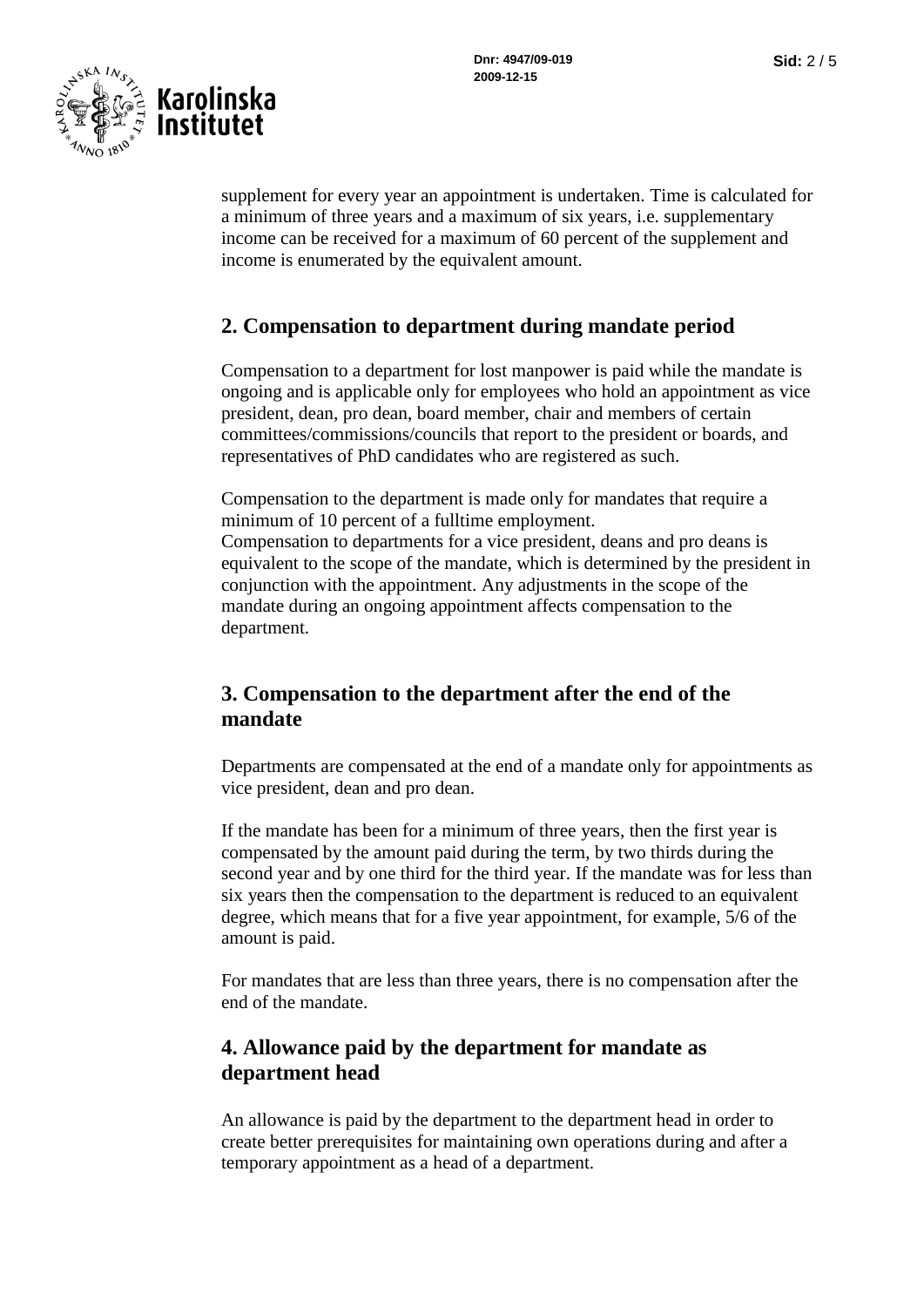

An allowance is paid by the department during an ongoing mandate as a department head and is dependent on the scope of the mandate, which is determined by the president in conjunction with the appointment. Any adjustments in the scope of the mandate during an ongoing appointment period affect the allowance.

If the appointment was for a minimum of three years, then the department shall pay the department head an allowance at the end of a mandate period in order create better prerequisites to maintain own operations. The first year the amount remunerated is that which was paid during the mandate period, two thirds the second year and one third the third year. If the mandate was for less than six years then the compensation to the department is reduced to an equivalent degree, which means that for a five year appointment, for example, 5/6 of the amount is paid.

For an appointment as a department head that is less than three years, there is no remuneration after the end of the mandate.

#### **5. Costs for allowances and expenses**

Costs for temporary allowances and expenses associated with assignments on boards of education, research and post graduate boards and reimbursement of committees, commissions and councils etc. that report to the boards are defrayed by the board in question.

The costs for temporary allowances and expenses associated with assignments in management groups/councils/committees that report directly to the president are defrayed by common funding at KI.

The costs for temporary allowances and expenses from the department to the department head are defrayed by the department.

Decisions on supplements and allowances are always made by the president.

In conjunction with these new regulations, provisions on compensation for board and committee appointments, dnr 4305/01-201, cease to be applicable. These new general guidelines take effect on 1 January 2010.

Supplements and compensation are listed in an appendix.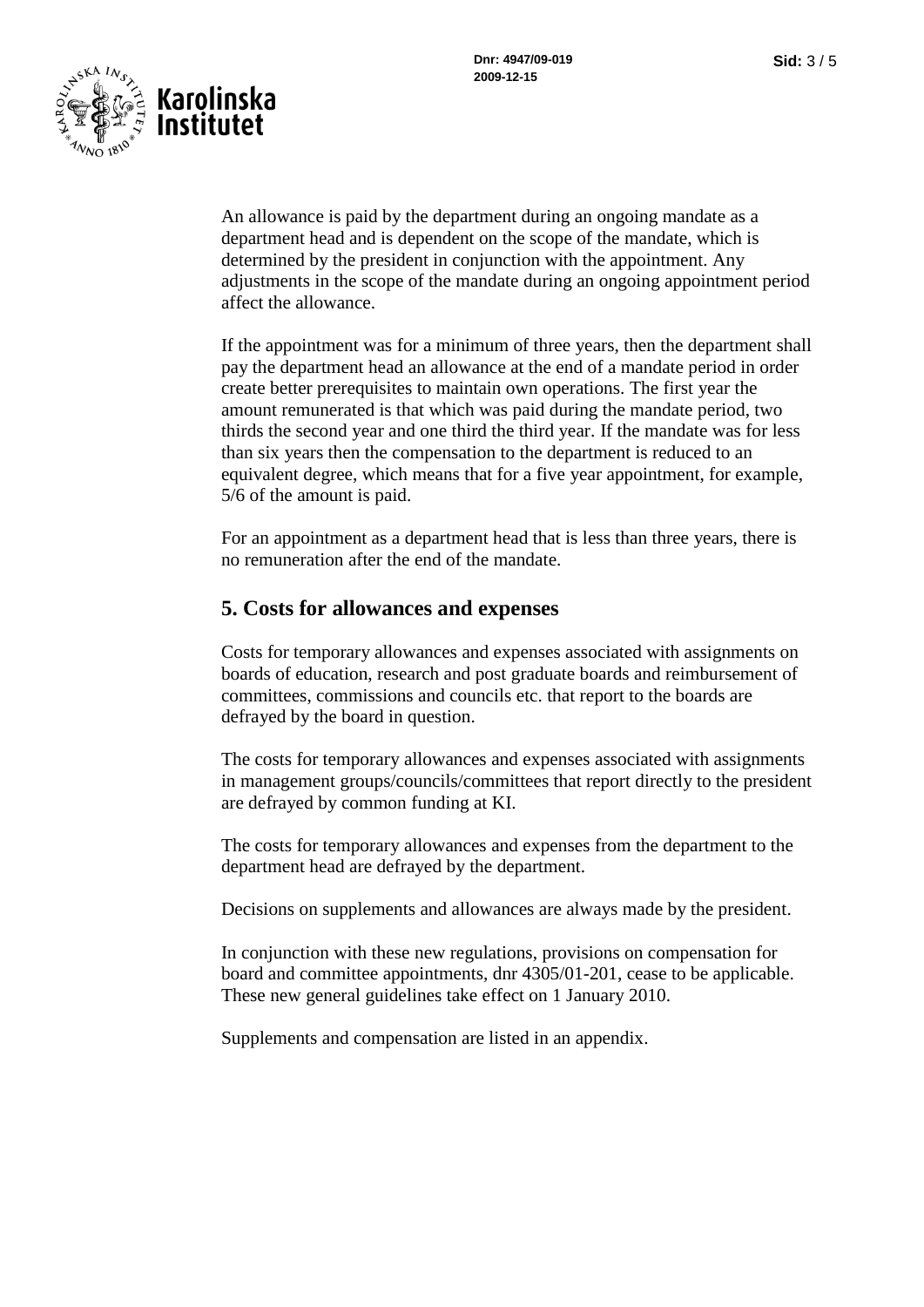

#### **Salary supplements and allowances for board and committee appointments etc.**

| <b>Appointment</b>             | <b>Temporary</b> | <b>Compensation according to</b> |
|--------------------------------|------------------|----------------------------------|
|                                | salary           | section s 2, 3 and 4.            |
|                                | supplements/al   |                                  |
|                                | lowance          |                                  |
| - Vice president               | $-18,000$        | - Compensation paid during       |
| - Dean                         | <b>SEK/month</b> | mandate period and upon          |
| - Pro dean                     | $-18,000$        | completion of the assignment;    |
|                                | <b>SEK/month</b> | see sections 2 and 3. For        |
|                                | $-12,000$        | enumeration of salary after      |
|                                | <b>SEK/month</b> | completed assignment, see        |
|                                |                  | section 1.                       |
| <b>Boards of Research,</b>     |                  |                                  |
| <b>Doctoral Education and</b>  |                  |                                  |
| <b>Higher Education</b>        |                  |                                  |
|                                |                  |                                  |
| - Board members                |                  | - 15 % of salary during          |
|                                |                  | mandate period                   |
| - PhD student                  |                  | - 2 postgraduate monthly         |
| representatives                |                  | salaries for full year           |
| (Boards of Research and        |                  |                                  |
| <b>Doctoral Education</b> )    |                  |                                  |
|                                | $-5,000$         |                                  |
| <b>Student representatives</b> | <b>SEK/year</b>  |                                  |
| (Boards of Research and        |                  |                                  |
| <b>Education</b> )             |                  |                                  |
| <b>Recruitment committee</b>   |                  |                                  |
|                                |                  |                                  |
| - Chairman                     | $-10,000$        | - Decision by president in       |
|                                | <b>SEK/month</b> | conjunction with appointment     |
| - Board members                |                  | - 10% of salary during           |
|                                |                  | mandate period                   |
| - PhD student representative   |                  | - 2 months postgraduate salary   |
|                                |                  | for full year                    |
| - Student representative       |                  |                                  |
|                                | $-5,000$         | $\blacksquare$                   |
|                                | <b>SEK/year</b>  |                                  |
| Docentship council             |                  |                                  |
|                                |                  |                                  |
| - Chairman                     | $-6,000$         | - Decision by president in       |
|                                | <b>SEK/month</b> | conjunction with appointment     |
|                                |                  |                                  |